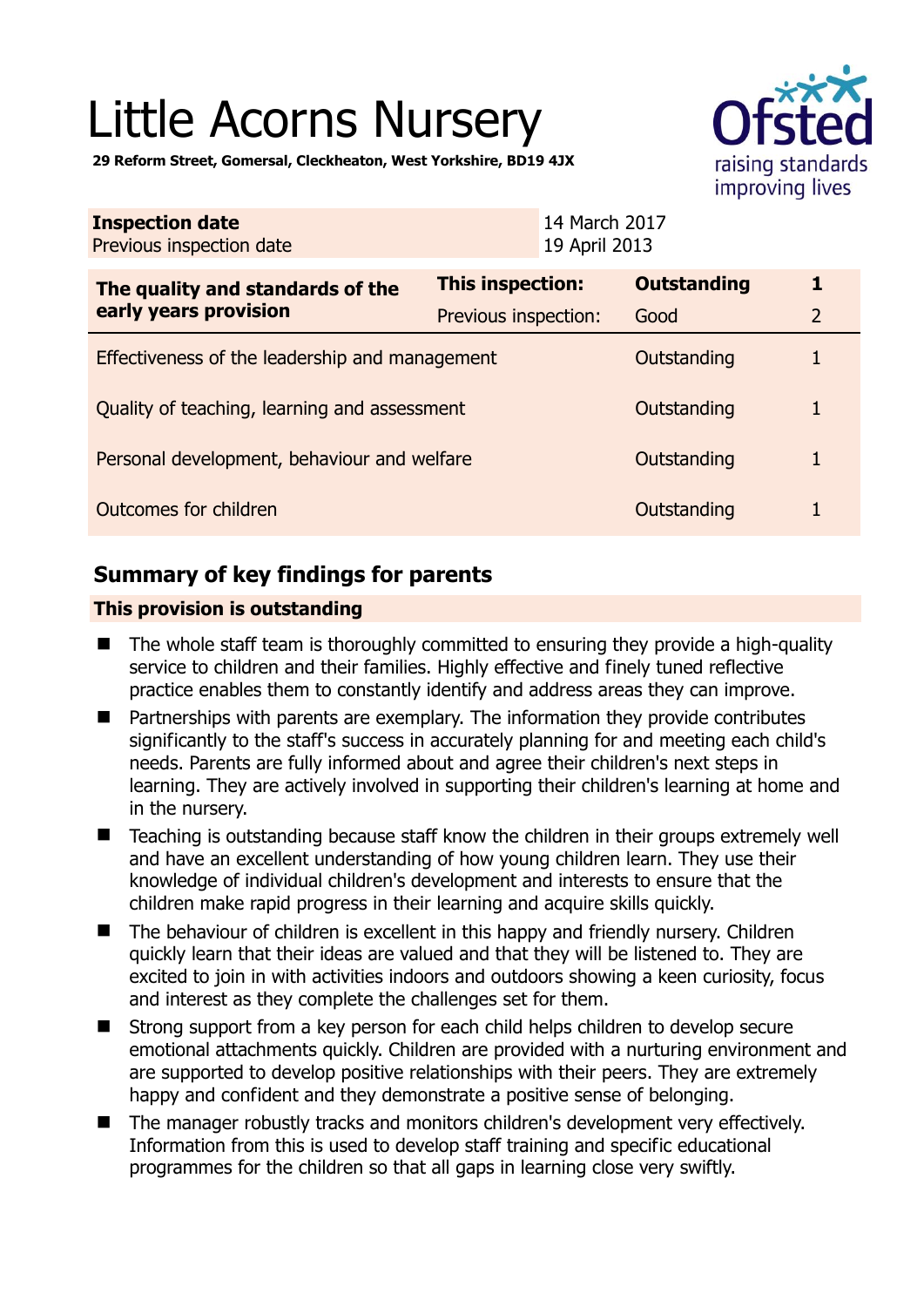# **What the setting needs to do to improve further**

## **To further improve the quality of the early years provision the provider should:**

**P** provide even more rich opportunities for babies practise their growing physical skills.

## **Inspection activities**

- The inspector observed the quality of teaching during activities and assessed the impact this has on children's learning.
- $\blacksquare$  The inspector spoke with staff and children during the inspection.
- The inspector completed a joint observation with the nursery manager.
- The inspector held a meeting with the nursery manager. She looked at relevant documentation and evidence of the suitability of adults in the nursery.
- The inspector spoke to a parent during the inspection and took account of their written views.

## **Inspector**

Helene Terry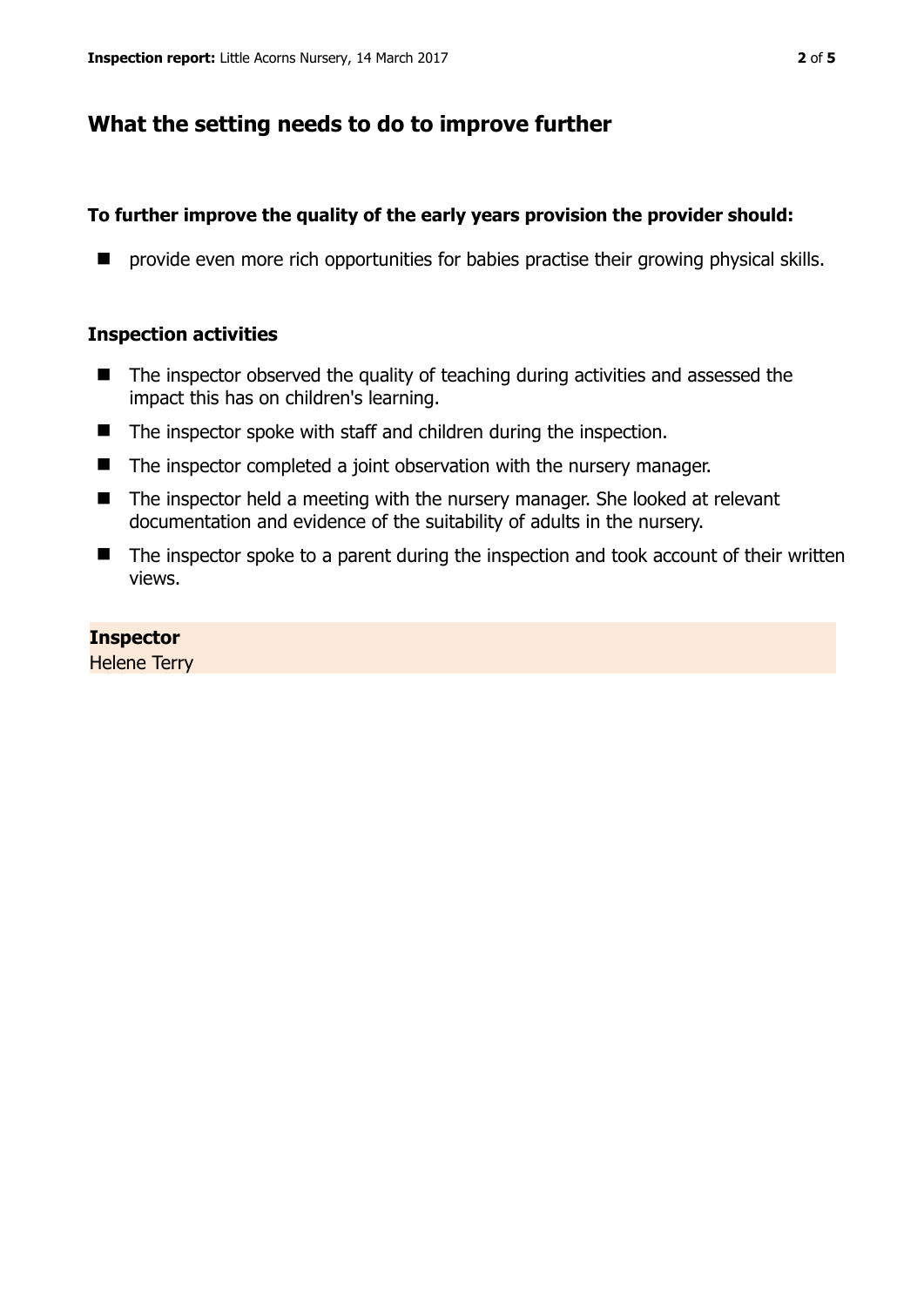## **Inspection findings**

### **Effectiveness of the leadership and management is outstanding**

The arrangements for safeguarding are effective. Staff have an excellent understanding of safeguarding issues and are well versed in the procedure to follow in reporting any concerns they may have about a child's welfare. Recruitment and vetting procedures are robust to ensure that all staff are suitable to work with children. The manager places a strong emphasis on continued professional development and uses staff supervision to highlight any training needs. Staff are keen to ensure that their professional skills are constantly fine tuned through training. Staff work very closely with other agencies and other early years providers that children attend. Information about children's development is shared on a regular basis. This helps promote the rapid progress that children make.

### **Quality of teaching, learning and assessment is outstanding**

Staff use their observations and in-depth assessments of the children to plan challenging and interesting activities. Staff are very skilled at playing alongside children and know precisely when to intervene to extend children's learning. They use careful questioning and give children opportunities to explain and give reasons for why something has happened. Every opportunity is taken to encourage children's communication and language skills further and to introduce new vocabulary through discussion and role play. The playrooms and outdoor areas are stimulating and used very well by staff to provide an exciting and imaginative range of activities. However, opportunities for babies to pull themselves to standing position is not always fully considered. Activities range from babies making shakers, using containers and dried pasta, to pre-school children making up their own stories using props.

#### **Personal development, behaviour and welfare are outstanding**

Children's good health and physical skills are promoted exceptionally well. They enjoy freshly cooked, nutritious food. Children begin to learn about the effects of a healthy diet on their bodies. Pre-school children are encouraged to monitor how much water they drink through the day. Staff also discuss with children how many of their five-a-day fruit and vegetables they have had after lunch. Children thoroughly enjoy outdoor play. The excellent organisation of resources that can be used in different ways supports their enquiring minds and well-being.

### **Outcomes for children are outstanding**

Children display high levels of enthusiasm and interest in their learning. Pre-school children write their own names and are beginning to use the sounds of letters to spell the names of animals. Children develop their skills of observation, prediction, thinking and discussion. They predict what will happen when they splash in the puddles outside and observe the changes to the water when washing up liquid and paint is added. Toddlers develop their vocabulary and counting skills in the role play area as they name and count the different types of fruit they have chosen. All children are exceptionally well prepared for school including those in receipt of funding and those children with special educational needs and/or disabilities.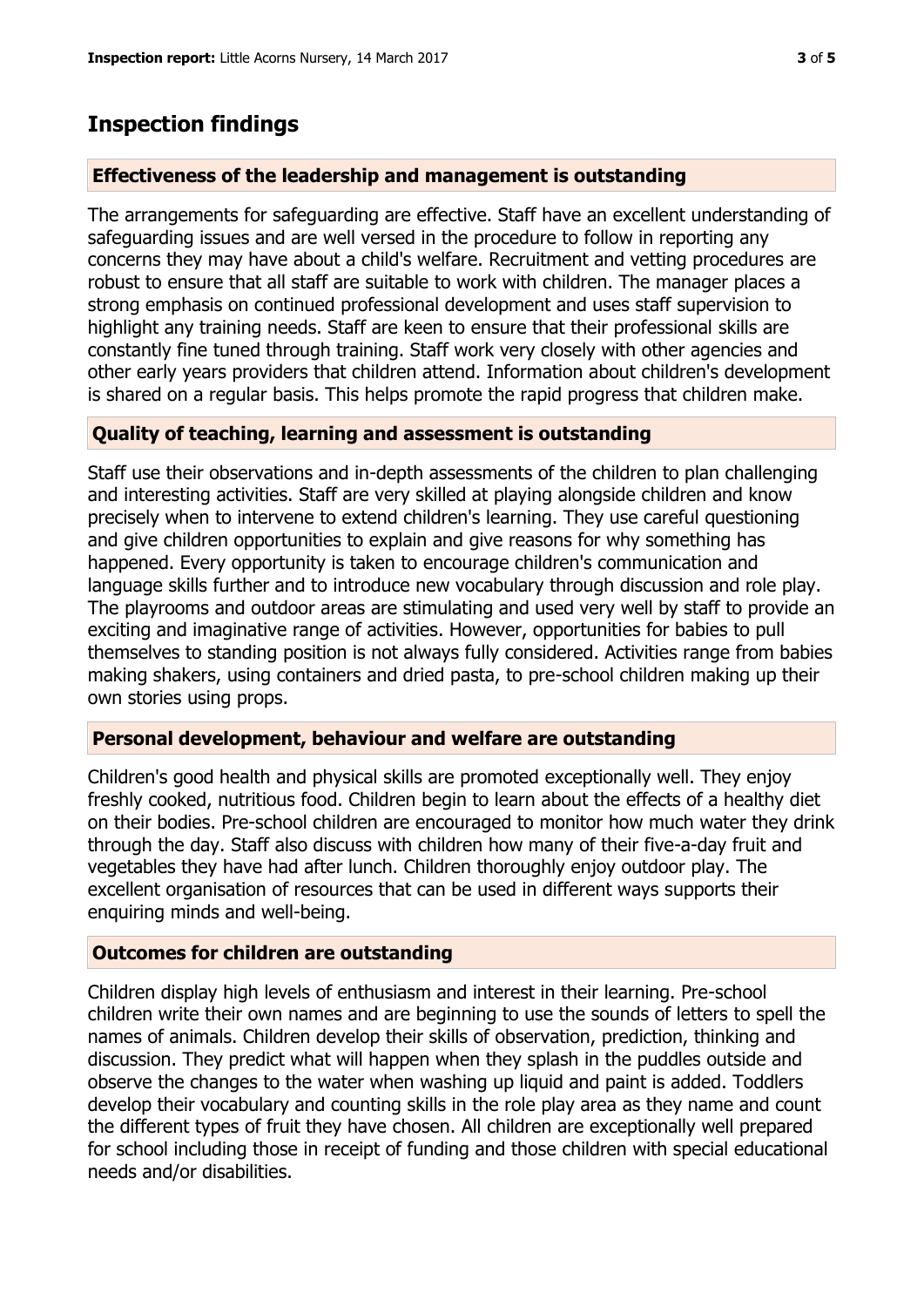## **Setting details**

| Unique reference number                             | EY305237                        |  |
|-----------------------------------------------------|---------------------------------|--|
| <b>Local authority</b>                              | <b>Kirklees</b>                 |  |
| <b>Inspection number</b>                            | 1064721                         |  |
| <b>Type of provision</b>                            | Full-time provision             |  |
| Day care type                                       | Childcare - Non-Domestic        |  |
| <b>Registers</b>                                    | Early Years Register            |  |
| <b>Age range of children</b>                        | $0 - 4$                         |  |
| <b>Total number of places</b>                       | 48                              |  |
| Number of children on roll                          | 69                              |  |
| Name of registered person                           | Little Acorns Nurseries Limited |  |
| <b>Registered person unique</b><br>reference number | RP535314                        |  |
| Date of previous inspection                         | 19 April 2013                   |  |
| <b>Telephone number</b>                             | 01274 872877                    |  |

Little Acorns Nursery was registered in 2005. The nursery employs 19 members of childcare staff. Of these, 15 hold appropriate early years qualifications at level 2 or above. There are two member of staff, including the manager, who hold early years professional status. Another member of staff holds qualified teacher status. The nursery opens from Monday to Friday all year round. Sessions are from 7.30 to 6pm. The nursery provides funded early education for two-, three- and four-year-old children.

This inspection was carried out by Ofsted under sections 49 and 50 of the Childcare Act 2006 on the quality and standards of provision that is registered on the Early Years Register. The registered person must ensure that this provision complies with the statutory framework for children's learning, development and care, known as the early years foundation stage.

Any complaints about the inspection or the report should be made following the procedures set out in the guidance 'Complaints procedure: raising concerns and making complaints about Ofsted', which is available from Ofsted's website: www.gov.uk/government/organisations/ofsted. If you would like Ofsted to send you a copy of the guidance, please telephone 0300 123 4234, or email enquiries@ofsted.gov.uk.